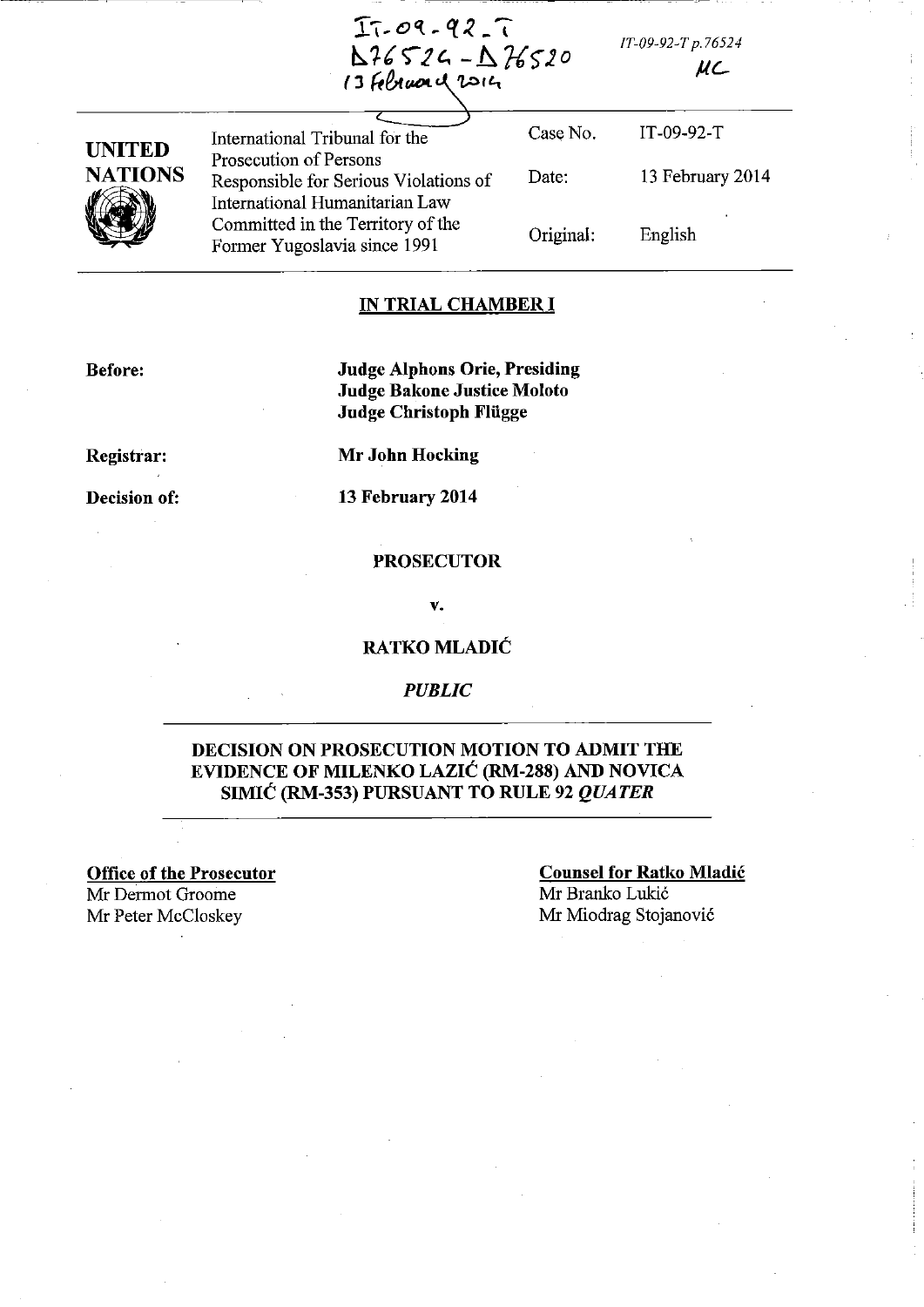# **I. PROCEDURAL HISTORY AND SUBMISSIONS BY THE PARTIES**

1. On 30 August 2013, the Prosecution filed a confidential motion ("Motion") tendering evidence of selected excerpts of prior testimonies of Milenko Lazić and Novica Simić, along with a number of associated exhibits, pursuant to Rule 92 *quater* of the Tribunal's Rules of Procedure and Evidence ("Rules").<sup>1</sup> On 13 September 2013, the Defence responded to the Motion, objecting to the admission of the evidence in its entirety.<sup>2</sup>

# **II. APPLICABLE LAW**

2. The Chamber recalls and refers to the applicable law governing the admission of evidence and associated exhibits pursuant to Rules 92 *quater* and 89(C) of the Rules, as set out in a previous decision.<sup>3</sup>

# **III. DISCUSSION**

# (i) Rule 92 *quater*

3. The Chamber has been provided with the death certificates of the witnesses and is convinced that the witnesses are deceased.<sup>4</sup> They are therefore unavailable within the meaning of Rule  $92$ *quater* (A) (i) of the Rules.

4. With regard to the requirements of Rule 92 *quater,* the Chamber considers that the proffered evidence was elicited within the safeguards afforded by judicial proceedings. It was given under oath in proceedings before this Tribunal and interpreted simultaneously by duly-qualified CLSS interpreters. Further, the witnesses were cross-examined. With regard to Milenko Lazić, the Defence points to a number of portions of the testimony that are "speculative in nature, irrelevant, vague and contradictory".<sup>5</sup> The Chamber notes that most of the references indicated by the Defence

5 Response, paras 8-13.

 $\mathbf{1}$ Prosecution Motion to Admit the Evidence of Milenko Lazić (RM288) and Novica Simić (RM353) Pursuant to Rule 92 *quater,* 30 August 2013 (Confidential). For further details with regard to the Prosecution's submissions, *see* the Motion.

<sup>2</sup>  Defence Response to Prosecution Motion to Admit Evidence of Milenko Lazić (RM288) and Novica Simić (RM353) Pursuant to Rule 92 *quater,* 13 September 2013 (Confidential) ("Response"). For further details with **regard to the Defence's submissions,** *see* **the Response.** 

 $\overline{\mathbf{3}}$ Decision on Prosecution Motion to Admit the Evidence of Witness RM-266 Pursuant to Rule 92 *quater,* 23 July 2012, paras 10-13. *See also* T. 5601-5604; Decision on Prosecution's Motion for Reconsideration, Granting Admission from the Bar Table, or Certification in relation to Decision Regarding Associated Exhibits of Witness Tucker, 7 February 2013, para. 8.

<sup>4</sup>  *See* Motion, Annex C and F.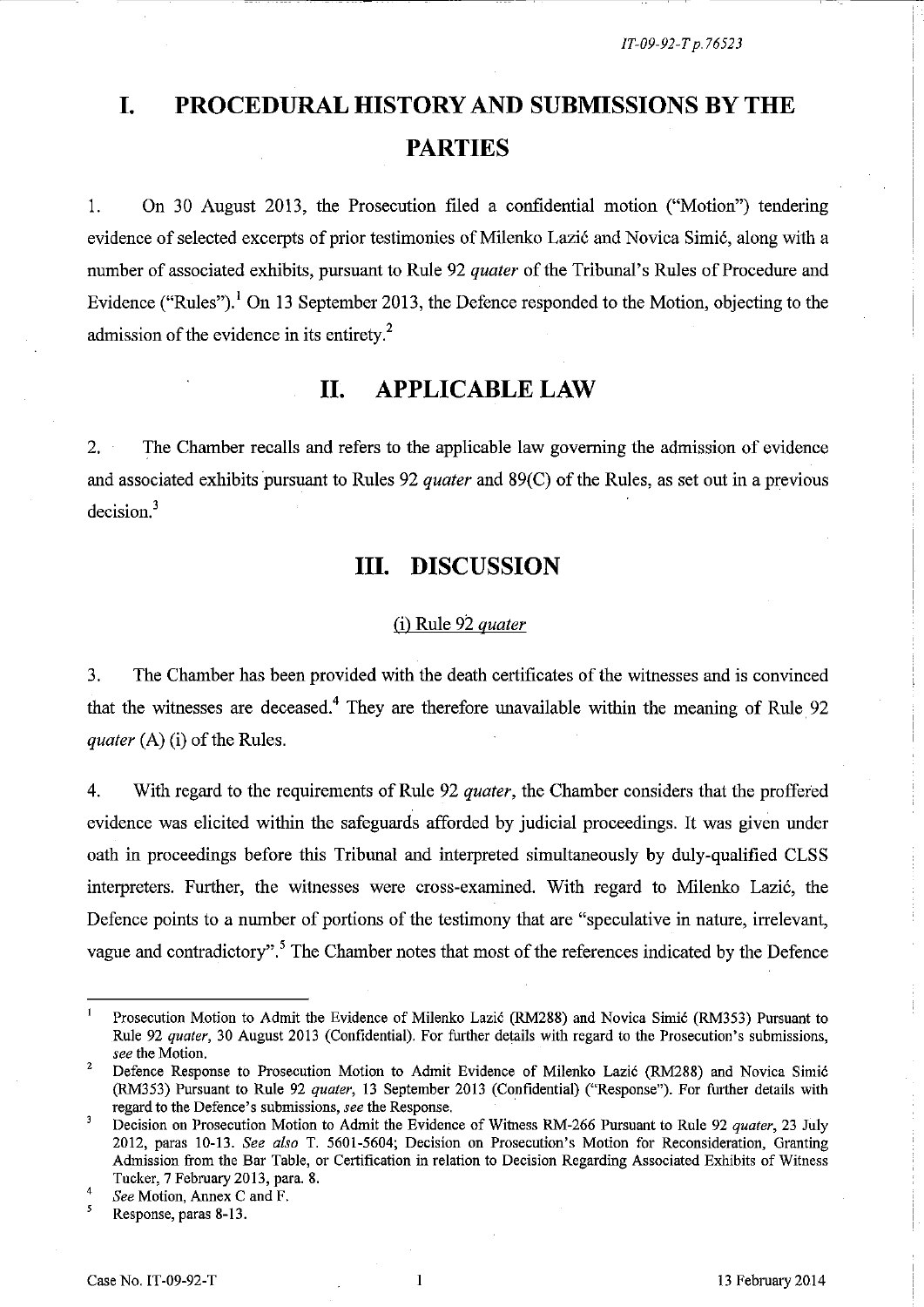## *IT-09-92-T p.76522*

refer to questioning where the witness expresses his uncertainty about the answer. It is therefore clear from the transcript that the witness does not know the answer, and any answer he nevertheless offers must be considered in light of that. The Chamber does not find that the portions indicated by the Defence render the evidence unreliable. For the foregoing reasons, the Chamber finds that the proffered evidence is reliable within the meaning of Rule 92 *quater* (A) (ii).

5. The Chamber also considers that the proffered evidence is cumulative to the evidence of other witnesses in this case<sup>6</sup> and that it does not go to the acts and conduct of the accused Ratko Mladić as charged in the Indictment.<sup>7</sup> The Defence argues that the testimony of Novica Simić touches upon a live and important issue, namely the "Six Strategic Objectives".<sup>8</sup> The relevant part of the testimony covers two transcript pages where the witness is shown his own notes from a meeting when the strategic objectives were discussed. The notes list the strategic objectives, written in the witness's own words or the words of the person speaking at the meeting. The Chamber does not consider that this reference by the witness to the strategic goals militates against admission pursuant to Rule 92 *quater.* Based on the foregoing, the Chamber finds that the proffered evidence can be admitted pursuant to Rule 92 *quarter* of the Rules.

## (ii) Rule 89 (C)

6. With regard to the requirements of Rule 89 (C) of the Rules, the Chamber finds that the proffered evidence is relevant to Counts 2 through 8 of the Indictment. Since reliability is a component part of the probative value of a piece of evidence, the Chamber considers that there is no need to re-examine this aspect of the probative value where a determination of reliability has already been made within the context of Rule 92 *quater* (A) (ii) of the Rules. The Chamber thus considers that the proffered evidence has probative value pursuant to Rule 89 (C) of the Rules.

#### (iii) Associated Exhibits

7. The Chamber notes that the documents with Rule 65 *ter* numbers 5807, 13162, and 5234 have already been admitted into evidence.<sup>9</sup> The request for admission into evidence of these documents is therefore moot. With regard to Rule 65 *ter* number 7651, which is 113 pages long, the Chamber understands from Annex D of the Motion that the Prosecution is only tendering pages 38

<sup>6</sup>  This includes Richard Butler, Rupert Smith, and Ljubomir Obradović.

<sup>7</sup>  The Chamber notes that the Defence states that "[t]here is some limited discussion in the Simic transcript that goes to the acts and conduct of the Accused" (Response, para. 19). They do so in the context of arguing that the crossexamination of this witness, who was called as a Defence witness in the *Popovic et al.* case, did not adequately address the interests of the accused in this case (ibid.). The Defence does not specify in any way which portions of the previous evidence that allegedly deals with the acts and conduct of the accused.

<sup>8</sup> Response, para. 16.

<sup>9</sup>  As P2095, P2481, and P2918.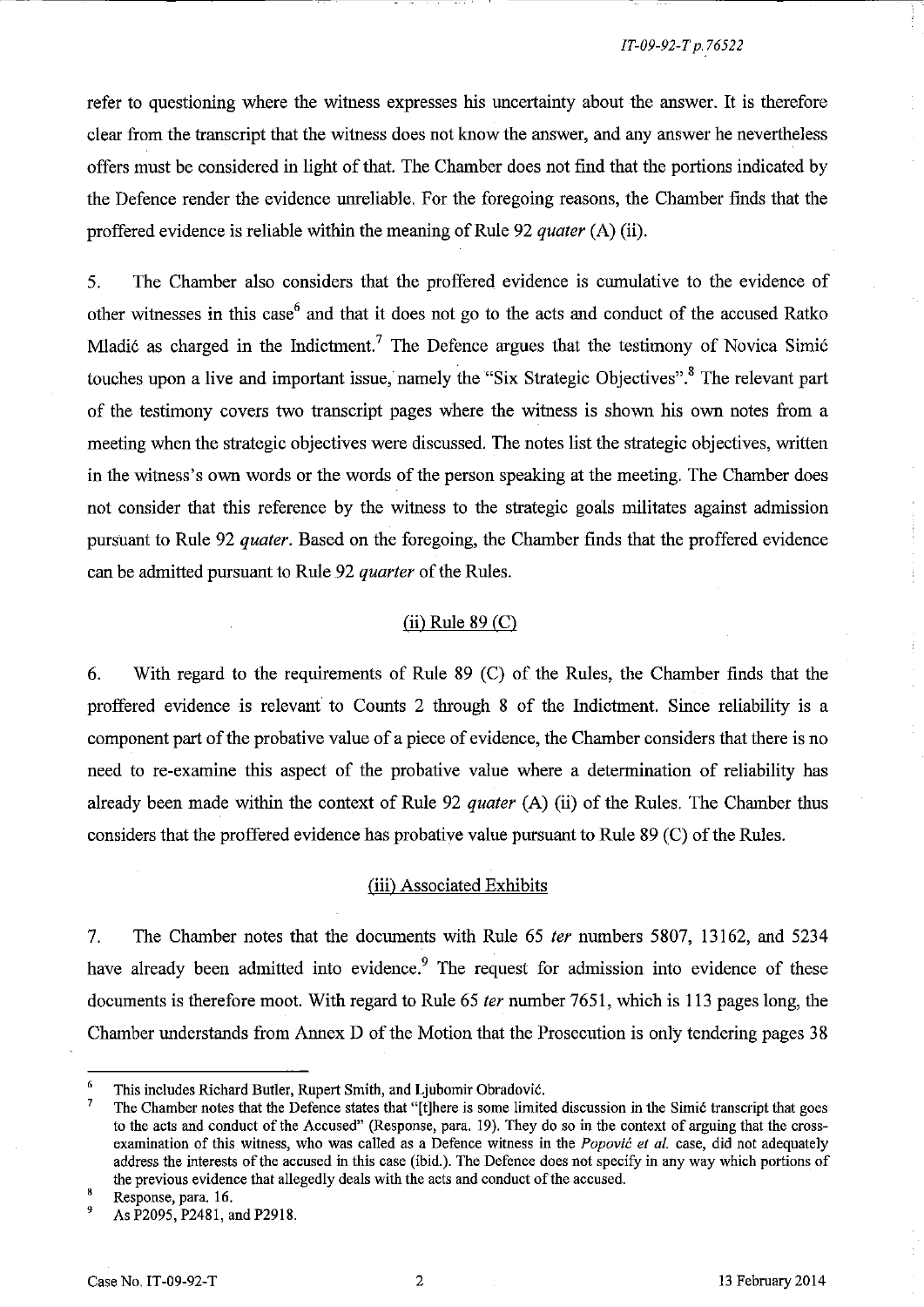is a construction of the following construction of the construction of the construction of the construction of

and 39 of the English version.<sup>10</sup> The Prosecution is therefore instructed to upload those two pages into eCourt after which they can be admitted into evidence. With regard to the remaining associated exhibits, the Chamber has reviewed them with a view to determining whether they are needed to properly understand the evidence of the two witnesses. In this respect, the Chamber finds that the following documents form an inseparable and indispensable part of the witnesses' written testimonies: Rule 65 *ter* numbers 6037, 5585, 8712, 21884, 26067, 9825, 3524, 9228, and 14153.

#### (iv) Guidance

8. The Chamber finds that the tendering of this evidence complies with the Chamber's Guidance.<sup>11</sup>

# **IV. DISPOSITION**

9. For the foregoing reasons, pursuant to Rules 54, 89, and 92 *quater* of the Rules, the Chamber hereby

GRANTS the Motion in part and with respect to

*(i) Milenko Lazic* 

**ADMITS** into evidence

a) excerpts of the testimony of Milenko Lazi6 from *Prosecutor* v. *Popovic et al.* (Case No. IT -05- 88-T), as included in Annex B and specified in Annex A of the Motion<sup>12</sup>; and

b) associated exhibits with Rule 65 *ter* numbers 06037 and 05585;

*(ii) Novica Simic* 

## **ADMITS** into evidence

a) excerpts of the testimony of Novica Simi6 from *Prosecutor* v. *Popovic et al.* (Case No. IT-05-88- T), as specified in Annex D of the Motion;

<sup>&</sup>lt;sup>10</sup> The Chamber notes that the ERN numbers indicated in the Motion, Annex D do not perfectly correspond to the pages that the Prosecution is tendering. In this respect, the Chamber has considered the page numbers in Rule 65 *ter*  7651, which are the same as the page numbers in eCourt.

 $11$  T. 137, 194, 315-325, 525-532. In this respect, the Chamber notes that the Defence in its Response appears to think that the Prosecution is tendering all the documents discussed by the witness *(see* Response, paras 14-15, 17-18). However, the Prosecution explicitly limits its tendering to seven associated exhibits for Lazić and ten for Simić (see Motion, paras 9, 16).

<sup>&</sup>lt;sup>12</sup> The Chamber notes, however, that Annex A omits a reference to T. 21851:1-25.